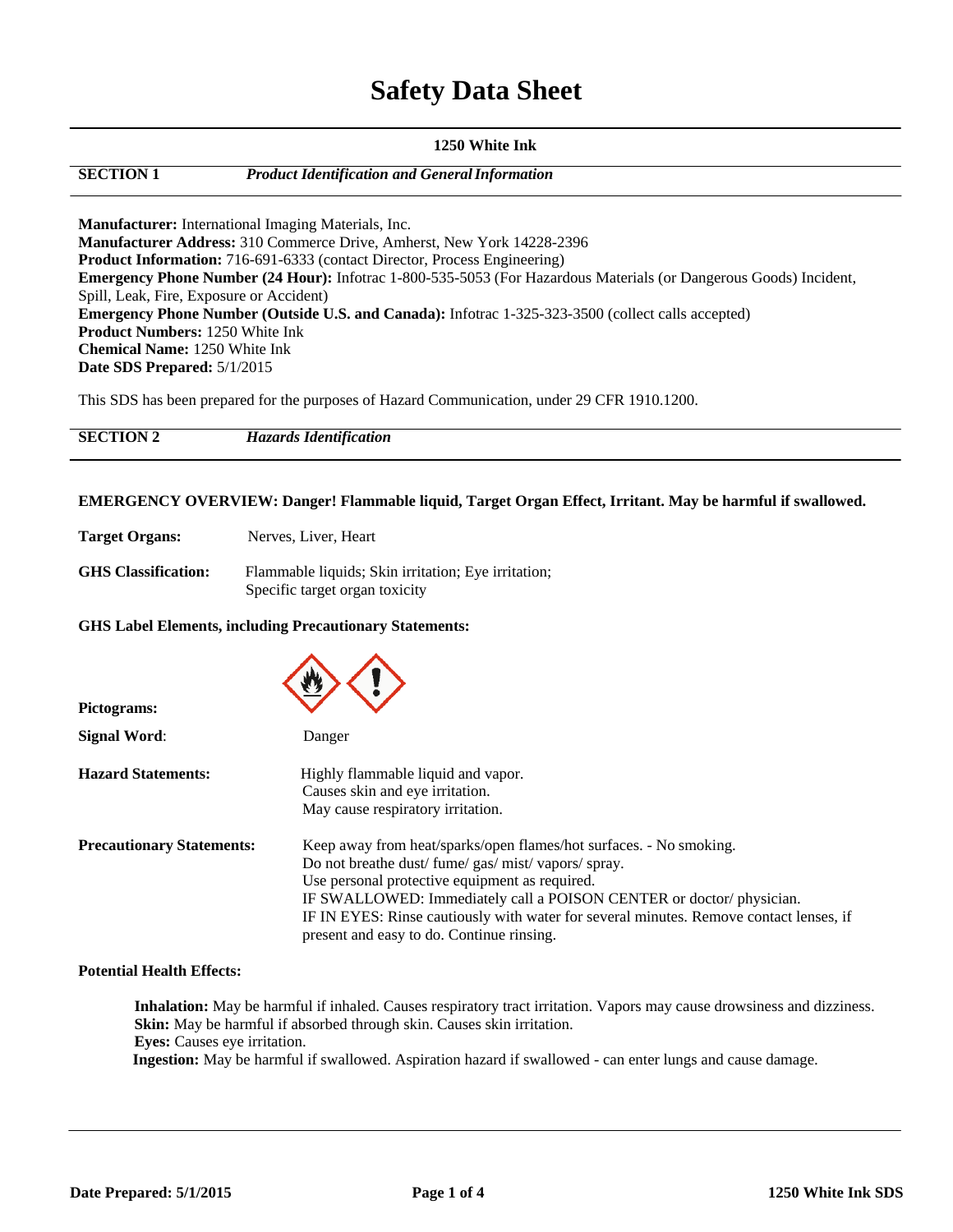| <b>SECTION 3</b><br><b>Composition/Information on Ingredients</b> |                      |                      |                |                     |                            |                                             |  |  |
|-------------------------------------------------------------------|----------------------|----------------------|----------------|---------------------|----------------------------|---------------------------------------------|--|--|
| <b>Contents</b>                                                   | <b>Synonyms</b>      | Percent by<br>Weight | CAS No.        | <b>OSHA</b><br>PEL  | <b>ACGIH</b><br><b>TLV</b> | <b>LISTED CARCINOGEN</b><br>(IARC/OSHA/NTP) |  |  |
| Ethanol                                                           | <b>Ethyl Alcohol</b> | 30% -35%             | $64 - 17 - 5$  | $1000$ ppm          | $1000$ ppm                 | N <sub>0</sub>                              |  |  |
| 1-Methoxy-2-Propanol                                              | <b>PM Solvent</b>    | $15\% - 20\%$        | 107-98-2       |                     | $100$ ppm                  | N <sub>0</sub>                              |  |  |
| Dipropylyene Glycol Monomethyl Ether                              | <b>DPM</b>           | $1\% - 5\%$          | 34590-94-8     | $100$ ppm           | $100$ ppm                  | N <sub>0</sub>                              |  |  |
| Diacetone Alcohol                                                 |                      | $20\% - 25\%$        | 123-42-2       | $50$ ppm            | $50$ ppm                   | N <sub>0</sub>                              |  |  |
| <b>Ethyl Acetate</b>                                              |                      | $1\% - 5\%$          | 141-78-6       | $400$ ppm           | $400$ ppm                  | N <sub>0</sub>                              |  |  |
| 1-Methoxypropyl-2-Acetate                                         | <b>PM</b> Acetate    | $1\% - 5\%$          | $108 - 65 - 6$ |                     |                            | N <sub>0</sub>                              |  |  |
| Modified Polymers/Binders                                         |                      | $1\% - 5\%$          | Proprietary    |                     |                            | N <sub>0</sub>                              |  |  |
| Nitrocellulose                                                    |                      | $1\% - 5\%$          | 9004-70-0      |                     |                            | N <sub>0</sub>                              |  |  |
| <i>Isopropanol</i>                                                |                      | $0.5\% - 2\%$        | $67-63-0$      | $400$ ppm           | $200$ ppm                  | IARC 3 (See Section 11)                     |  |  |
| Titanium Dioxide                                                  |                      | $1\% - 5\%$          | 13463-67-7     | $15 \text{ mg/m}^3$ | $10 \text{ mg/m}^3$        | IARC 2B (See Section 11)                    |  |  |

The hazards associated with overexposure to this mixture are assumed to be due to exposure to the components.

**Eye Contact:** Flush with copious amounts of water for at least 15 minutes, lifting lower and upper eyelids occasionally. Get medical attention.

**Skin Contact:** In case of contact, immediately flush skin with plenty of soap and water for at least 15 minutes while removing contaminated clothing and shoes. Wash clothing before reuse. Call a physician immediately.

**Inhalation:** If inhaled, remove to fresh air. If not breathing, give artificial respiration. If breathing is difficult, give oxygen. Call a physician immediately.

**Ingestion:** Inducing vomiting should only be performed under the direct supervision of medical personnel. Never give anything by mouth to an unconscious person. Call a physician or Poison Control Center immediately.

| <b>SECTION 5</b> | <b>Fire-Fighting Measures</b> |  |
|------------------|-------------------------------|--|
|                  |                               |  |
|                  |                               |  |

### **Flash Point:** <70F

**Fire and Explosion Hazards:** Flammable Liquid. Dangerous fire hazard when exposed to heat or flame. Explosive peroxides may form on prolonged storage in contact with air and heat.

**Extinguishing Media:** Water spray, foam, dry chemical, carbon dioxide. Alcohol resistant foams (ATC) are preferred, if available.

**Special Fire Fighting Procedures:** In the event of a fire, wear full protective clothing and NIOSH-approved self-contained breathing apparatus with full face piece operated in the pressure demand or other positive pressure mode. Water spray may be used to keep fire-exposed containers cool.

**Unusual Fire and Explosion Hazards:** This flammable liquid must be kept away from sparks, open flame, hot surfaces, and all sources of heat and ignition. Decomposition materials may emit acrid smoke and irritating fumes. Never use welding or cutting torch on or near drum (including empty) because product can ignite explosively.

### **SECTION 6** *Accidental Release Measures*

**Spill Procedure:** Ventilate area of leak or spill. Remove all sources of ignition. Wear appropriate personal protective equipment. Isolate hazard area. Keep unnecessary and unprotected personnel from entering. Contain and recover liquid when possible. Use non-sparking tools and equipment. Collect liquid in an appropriate container or absorb with an inert material (i.e., vermiculite, dry sand, and earth), and place in a chemical waste container. Do not use combustible materials, such as sawdust. Do not flush to sewer! If leak or spill has not ignited, use water spray to disperse the vapors, to protect personnel attempting to stop leak, and to flush spills away from exposures.

US Regulations (CERCLA) require reporting spills and releases to soil, water, and air in excess of reportable quantities.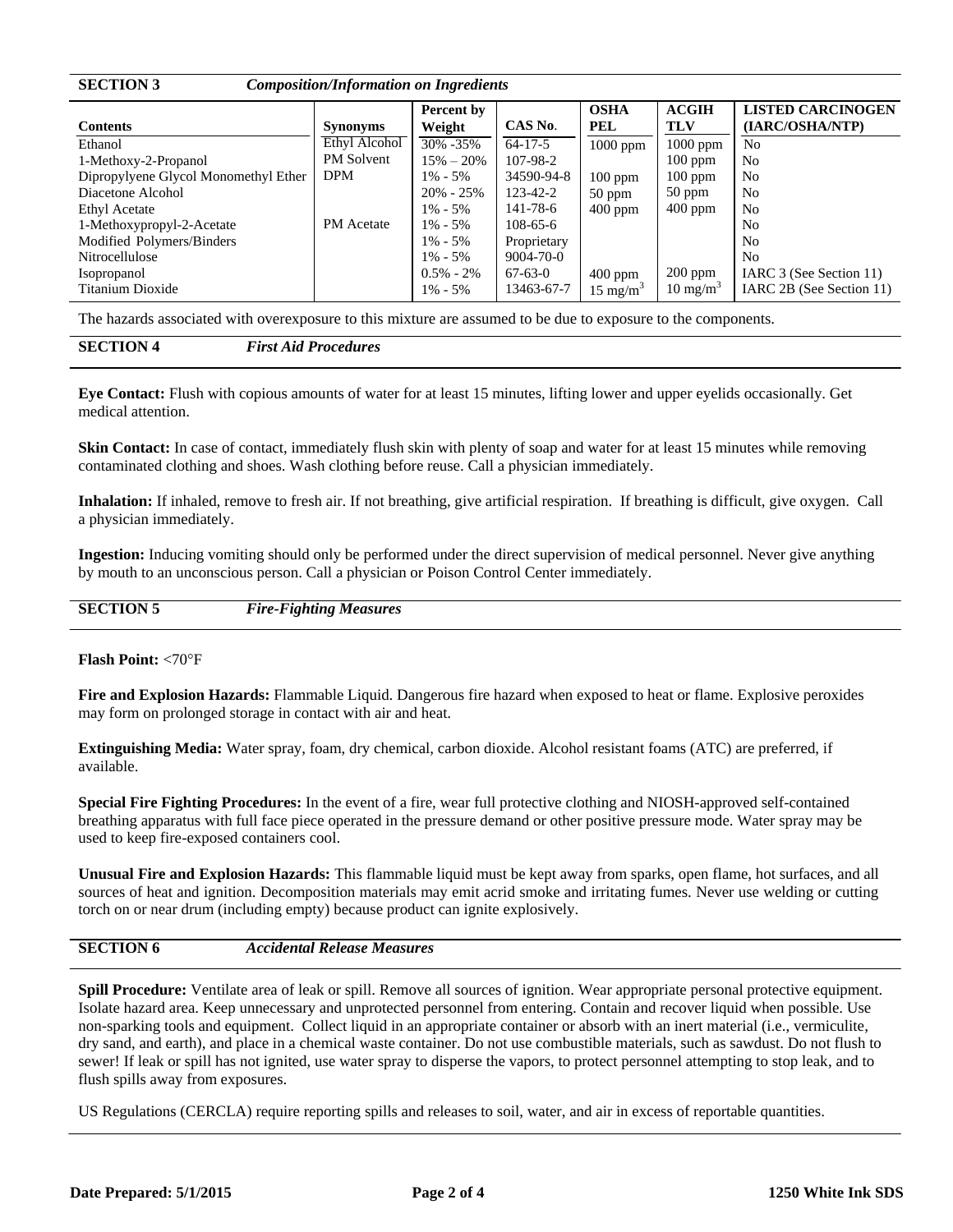## **SECTION 7** *Handling and Storage*

**Handling:** Protect against physical damage. Store in a cool, dry well-ventilated location, away from any area where the fire hazard. Separate from incompatibles. Storage and use areas should be NO SMOKING areas. Use non-sparking tools and equipment. Containers of this material may be hazardous when empty since they retain product residues (vapors, liquid); observe all warnings and precautions listed for the product.

**Storage Precautions:** Store in a cool, dry, well ventilated place, in securely closed original container. Flammable/combustible -Keep away from oxidizing agents, heat and flames.

**SECTION 8** *Exposure Controls/Personal Protection*

| <b>Ingredients</b>                   | CAS No.       | <b>OSHA PEL</b>     | <b>ACGIH TLV</b>    |
|--------------------------------------|---------------|---------------------|---------------------|
| Ethanol                              | $64-17-5$     | $1000$ ppm          | $1000$ ppm          |
| 1-Methoxy-2-Propanol                 | 107-98-2      |                     | $100$ ppm           |
| Dipropylyene Glycol Monomethyl Ether | 34590-94-8    | $100$ ppm           | $100$ ppm           |
| Diacetone Alcohol                    | 123-42-2      | $50$ ppm            | $50$ ppm            |
| <b>Ethyl Acetate</b>                 | 141-78-6      | $400$ ppm           | $400$ ppm           |
| Isopropanol                          | $67 - 63 - 0$ | $400$ ppm           | $200$ ppm           |
| Titanium Dioxide                     | 13463-67-7    | $15 \text{ mg/m}^3$ | $10 \text{ mg/m}^3$ |

**Eye Protection:** Use chemical safety glasses or goggles and/or a full face shield where splashing is possible. Maintain eye wash fountain and quick-drench facilities in work area.

**Ventilation System:** A system of local and/or general exhaust is recommended to keep employee exposures below the Airborne Exposure Limits. Local exhaust ventilation is generally preferred because it can control the emissions of the contaminant at its source, preventing dispersion of it into the general work area. Use explosion-proof equipment.

**Respiratory Protection:** Appropriate respiratory protection is required when exposure to airborne contaminant is likely to exceed acceptable limits. Respirators should be selected and used in accordance with OSHA Part 1910.134 and manufacturer's recommendations.

**Skin Protection:** Wear impervious protective clothing, including boots, gloves, lab coat, apron or overalls, as appropriate, to prevent skin contact. Check with your safety supplier for the proper chemical-resistant gloves.

### **SECTION 9** *Physical and Chemical Properties*

**Appearance:** White Liquid **Constanting Constanting Constanting Constanting Constanting Constanting Constanting Constanting Constanting Constanting Constanting Constanting Constanting Constanting Constanting Constanting Co** 

**Vapor Density:**  $>2.5$  (Air = 1)

**Physical State:** Liquid

**Specific Gravity:**  $\sim$ **1 (Water = 1)** 

# **SECTION 10** *Stability and Reactivity*

**Stability:** Stable. Under normal storage conditions, peroxidizable compounds can form and accumulate peroxides which may explode when subjected to heat or shock. This material is most hazardous when peroxide levels are concentrated by distillation or evaporation.

**Conditions to Avoid:** Heat, flames, sparks, ignition sources and incompatibles.

**Incompatibility (materials to avoid):** Oxidizing materials.

**Hazardous Decomposition Products:** Carbon dioxide and carbon monoxide may form when heated to decomposition.

**Hazardous Polymerization:** Will not occur.